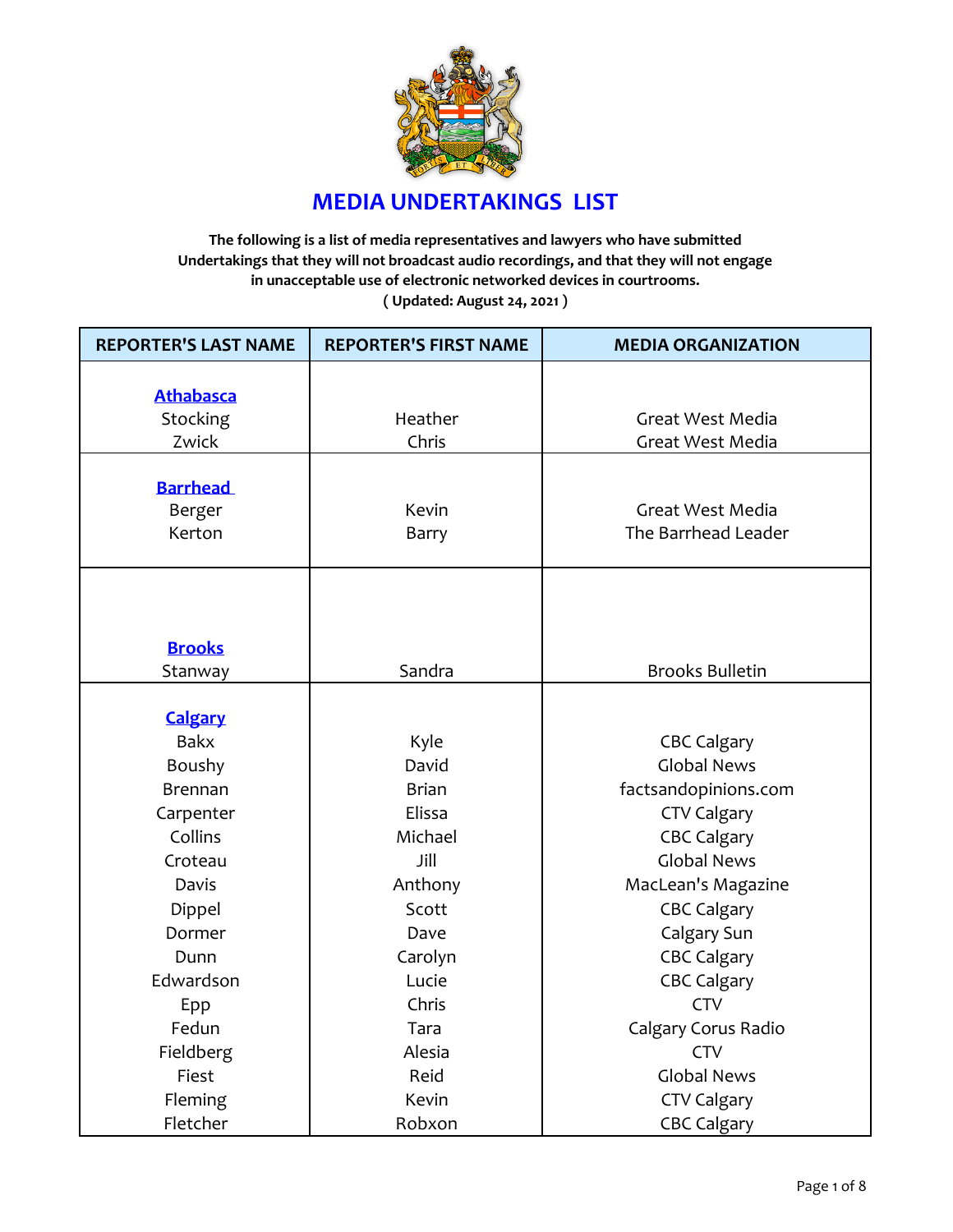| <b>REPORTER'S LAST NAME</b> | <b>REPORTER'S FIRST NAME</b> | <b>MEDIA ORGANIZATION</b>       |
|-----------------------------|------------------------------|---------------------------------|
| Flexhaug                    | <b>Dallas</b>                | <b>Global News</b>              |
| Frenette                    | Shaun                        | <b>CTV Calgary</b>              |
| Gilbertson                  | Robert                       | City TV Calgary                 |
| Gilson                      | David                        | <b>CBC News</b>                 |
| Grant                       | Meghan                       | CBC                             |
| Graveland                   | Bill                         | <b>Canadian Press</b>           |
| Green                       | Kevin                        | <b>CTV Calgary</b>              |
| Healing                     | Dan                          | The Canadian Press              |
| Hixt                        | Nancy                        | <b>Global News Calgary</b>      |
| Hunka                       | Jeremy                       | <b>Global News</b>              |
| Johnston                    | Jesse                        | Calgary Corus Radio             |
| Kanygin                     | Jordan                       | <b>CTV</b>                      |
| Kaufmann                    | Bill                         | Calgary Sun                     |
| Keller                      | James                        | Globe and Mail                  |
| Klaszus                     | Jeremy                       | The Sprawl                      |
| Krugel                      | Lauren                       | <b>The Canadian Press</b>       |
| Kury de Castillo            | Carolyn                      | <b>Global News</b>              |
| Labby                       | Bryan                        | CBC                             |
| Le                          | Kathy                        | <b>CTV</b>                      |
| Lecacheur                   | Julien                       | <b>CBC Radio-Canada Calgary</b> |
| Libin                       | Kevin                        | <b>National Post</b>            |
| Macfarlane                  | William (Bill)               | <b>CTV Calgary</b>              |
| MacLean                     | Rachel                       | <b>CBC Calgary</b>              |
| Mahony                      | James                        | Nickle's Energy Group           |
| Martin                      | Kevin                        | Calgary Sun                     |
| McCann                      | Sean                         | Calgary Sun                     |
| McIntosh                    | Emma                         | Star Metro Alberta              |
| McMurray                    | Jenna                        | Calgary Sun                     |
| Modrzejewski                | Morgan                       | Metro Calgary Newspaper         |
| Montgomery                  | Shannon                      | <b>Canadian Press</b>           |
| Muma                        | Jonathan                     | <b>City News</b>                |
| Nagai                       | Tracy                        | <b>Globel News</b>              |
| Neveu                       | Audrey                       | CBC/Radio-Canada                |
| Perri                       | Aurelio                      | Calgary Corus Radio             |
| Rapchuk                     | Natasha                      | Calgary Corus Radio             |
| Remington                   | Robert                       | Calgary Herald                  |
| Roquette                    | Tiphanie                     | Radio-Canada                    |
| Rousseau                    | Stephanie                    | Radio-Canada                    |
| Saba                        | Rosa                         | <b>Toronto Star</b>             |
| Schinkel                    | Amber                        | <b>Global News</b>              |
| Schneider                   | Katie                        | Calgary Sun                     |
| Seker                       | Fuat                         | Radio-Canada                    |
| Sidhu                       | Ina                          | <b>CTV</b>                      |
| Sidhu                       | Ramanjit Singh               | Red FM 106.7                    |
| Simard                      | Mathieu                      | Radio-Canada                    |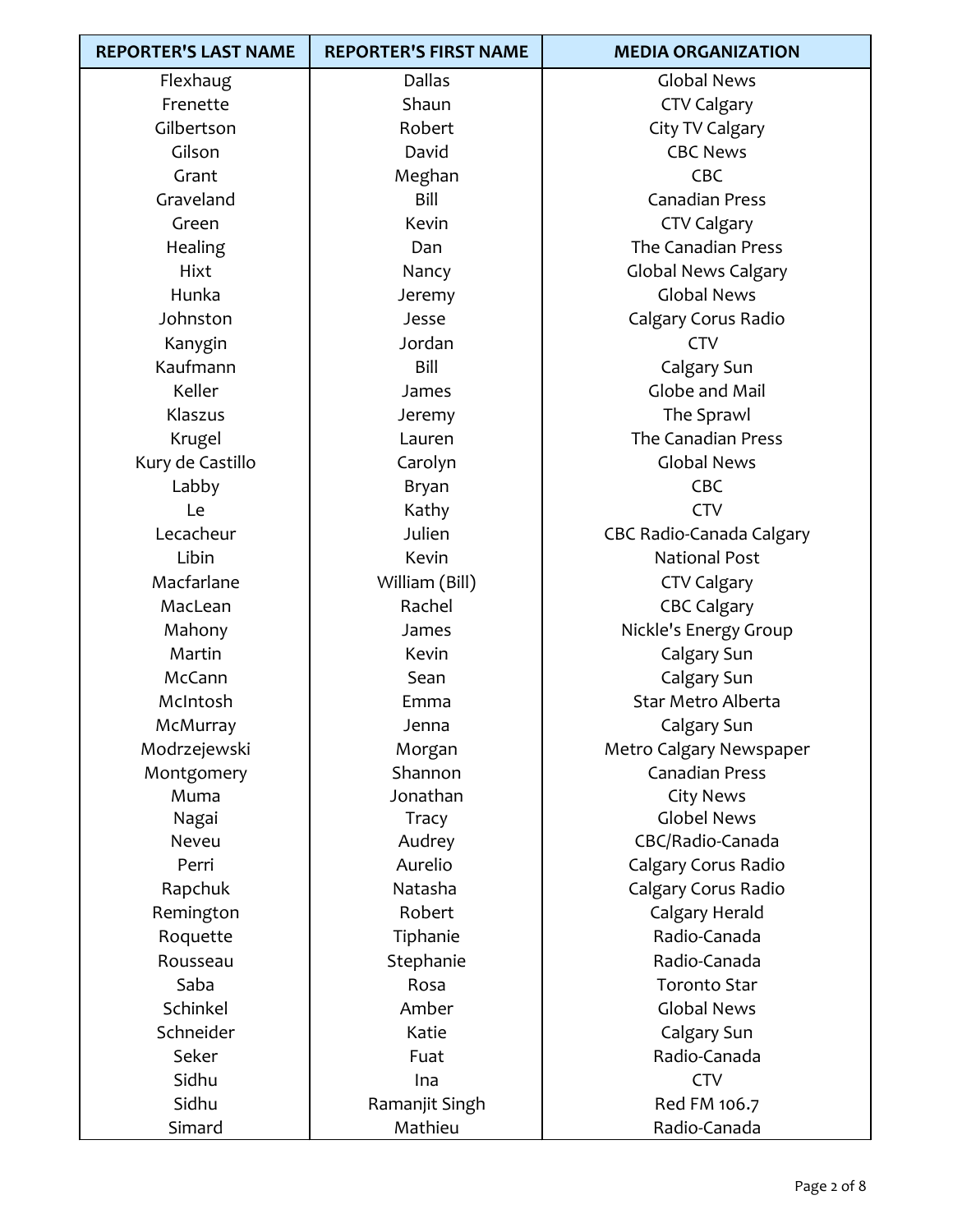| <b>REPORTER'S LAST NAME</b> | <b>REPORTER'S FIRST NAME</b> | <b>MEDIA ORGANIZATION</b> |
|-----------------------------|------------------------------|---------------------------|
| Slobodian                   | Andrea                       | Sun News Network          |
| Sosiak                      | Mia                          | <b>Global News</b>        |
| Stephenson                  | Amanda                       | Calgary Herald            |
| Suri                        | <b>Bindu</b>                 | Global TV                 |
| Tait                        | Carrie                       | Globe and Mail            |
| Tellman                     | Tenille                      | Calgary Herald            |
| Tighe                       | Tony                         | Global TV                 |
| <b>Tripp</b>                | Lee Anne                     | Calgary Herald            |
| Underwood                   | Colleen                      | <b>CBC</b>                |
| Vaessen                     | Doug                         | <b>Global News</b>        |
| Walton                      | Dawn                         | Globe and Mail            |
| Ward                        | Rachel                       | <b>CBC Calgary</b>        |
| Wiebe                       | Stephanie                    | <b>CBC Calgary</b>        |
| Wood                        | Michael                      | Calgary Sun               |
| Yourex                      | Heather                      | <b>Global News</b>        |
| Zickefoose                  | Sherri                       | Calgary Herald            |
|                             |                              |                           |
| <b>Canmore</b>              |                              |                           |
| Foubert                     | Tanya                        | Rocky Mountain Outlook    |
|                             |                              |                           |
| <b>Cardston</b>             |                              |                           |
| Thompson-Christensen        | A. Elizabeth                 | Temple City Star          |
|                             |                              |                           |
|                             |                              |                           |
| <b>Drumheller</b>           |                              |                           |
| Kolafa                      | Patrick                      | The Drumheller Mail       |
|                             |                              |                           |
|                             |                              |                           |
| <b>Edmonton</b>             |                              |                           |
| Adams                       | Tim                          | <b>CBC Edmonton</b>       |
| Alibert                     | Nafi                         | CBC/Radio-Canada          |
| Arrowsmith                  | Lisa                         | <b>Canadian Press</b>     |
| Asquith                     | Alicia                       | <b>CBC Edmonton</b>       |
| <b>Baig</b>                 | Fakiha                       | <b>Canadian Press</b>     |
| Bedard                      | Michael                      | Radio-Canada              |
| <b>Bennett</b>              | Dean                         | <b>Canadian Press</b>     |
| <b>Benolich</b>             | Silvana                      | <b>CBC Edmonton</b>       |
| <b>Black</b>                | Kate                         | The Gateway               |
| <b>Black</b>                | Matthew                      | <b>CTV Edmonton</b>       |
| Boothby                     | Lauren                       | <b>Edmonton Journal</b>   |
| Calvert                     | Lynda                        | <b>CBC National News</b>  |
| Chabot-Johnson              | Marie                        | CBC/Radio-Canada          |
| Chouikrat                   | Thileui                      | Radio-Canada              |
| Cotter                      | John                         | <b>Canadian Press</b>     |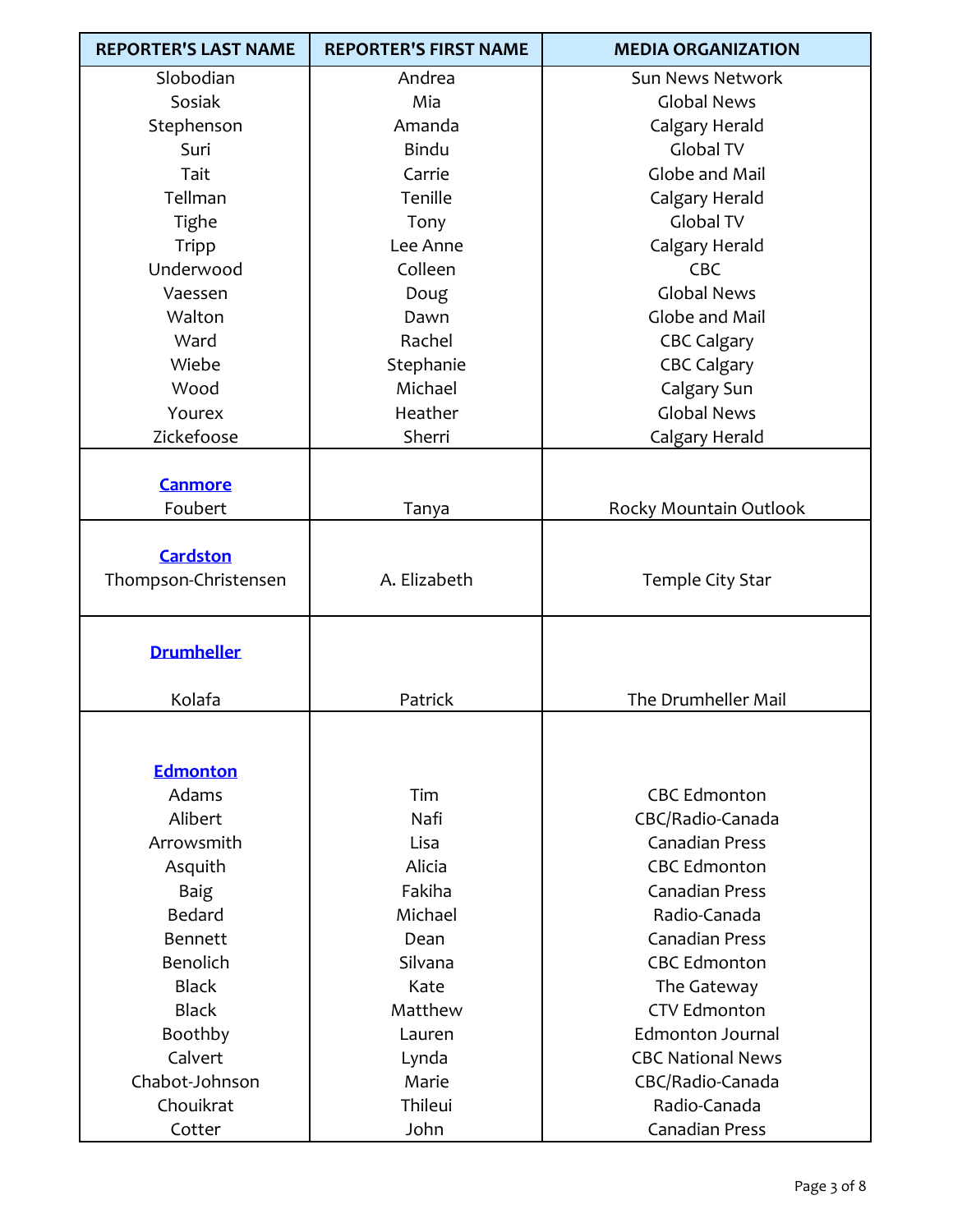| <b>REPORTER'S LAST NAME</b> | <b>REPORTER'S FIRST NAME</b> | <b>MEDIA ORGANIZATION</b>        |
|-----------------------------|------------------------------|----------------------------------|
| Cummings                    | Jeff                         | <b>Edmonton Sun</b>              |
| Dallaire                    | Virginie                     | Radio-Canada                     |
| Dambrofsky                  | Gwen                         | <b>Canadian Press</b>            |
| Deniset                     | Katrine                      | Radio-Canada                     |
| Djukic                      | Mirna                        | Radio-Canada                     |
| Drinkwater                  | Robert                       | <b>Canadian Press</b>            |
| Estabrooks                  | Trisha                       | <b>CBC Edmonton</b>              |
| Fialal                      | Scott                        | <b>CBC Edmonton</b>              |
| Fitzpatrick                 | Emily                        | <b>CBC Edmonton</b>              |
| Fortier                     | Bill                         | <b>CTV Edmonton</b>              |
| Fortier                     | Jean-Emmanuel                | Radio-Canada                     |
| Fralich                     | Scott                        | <b>CTV Edmonton</b>              |
| Germano                     | Daniela                      | <b>Canadian Press</b>            |
| Grummett                    | Dan                          | <b>CTV Edmonton</b>              |
| Hampshire                   | Gareth                       | <b>CBC Edmonton</b>              |
| Harrison                    | Erin                         | Global-TV Edmonton               |
| Harvey                      | Mark                         | <b>CBC Edmonton</b>              |
| Hautecoeur                  | Emma                         | Radio-Canada                     |
| Johnston                    | Janice                       | <b>CBC Edmonton</b>              |
| Junker                      | Anna                         | Edmonton Journal/Sun             |
| Kadjo                       | Danielle                     | CBC/Radio-Canada                 |
| Kent                        | Fletcher                     | Global-TV Edmonton               |
| Laforest                    | Mary Jo                      | <b>Canadian Press</b>            |
| Lawson                      | Donald                       | Corus Radio Edmonton             |
| Liu                         | Dane                         | <b>CBC Edmonton</b>              |
| MacDonald                   | James                        | <b>Canadian Press</b>            |
| Maharaj                     | Shallima                     | Global-TV Edmonton               |
| Mark                        | Michelle                     | The Gateway                      |
| Martin                      | Laurence                     | Radio-Canada                     |
| McKenna                     | Niall                        | <b>CBC Edmonton</b>              |
| Michaud-Sauvageau           | Gabrielle                    | Radio-Canada                     |
| Mohamad                     | Adnan                        | CBC/Radio-Canada                 |
| Moore                       | Paul                         | <b>CBC Edmonton</b>              |
| Muller                      | Sophie                       | Radio-Canada                     |
| Neufeld                     | Lydia                        | <b>CBC Edmonton</b>              |
| O'Donnell                   | Sarah                        | <b>Edmonton Journal</b>          |
| O'Neil                      | Katherine                    | Globe and Mail, Edmonton Bureau  |
| Osman                       | Laura                        | <b>CBC Edmonton</b>              |
| Pirot                       | Laurent                      | <b>CBC Radio-Canada Edmonton</b> |
| Poulin                      | Simon-Pierre                 | CBC/Radio-Canada                 |
| Pratap                      | Vinesh                       | Global-TV Edmonton               |
| Prues                       | Stephanie                    | CBC-TV                           |
| Purdy                       | Chris                        | <b>The Canadian Press</b>        |
| Reid                        | Tashauna                     | <b>CBC Edmonton</b>              |
| Reith                       | Terry                        | <b>CBC Edmonton</b>              |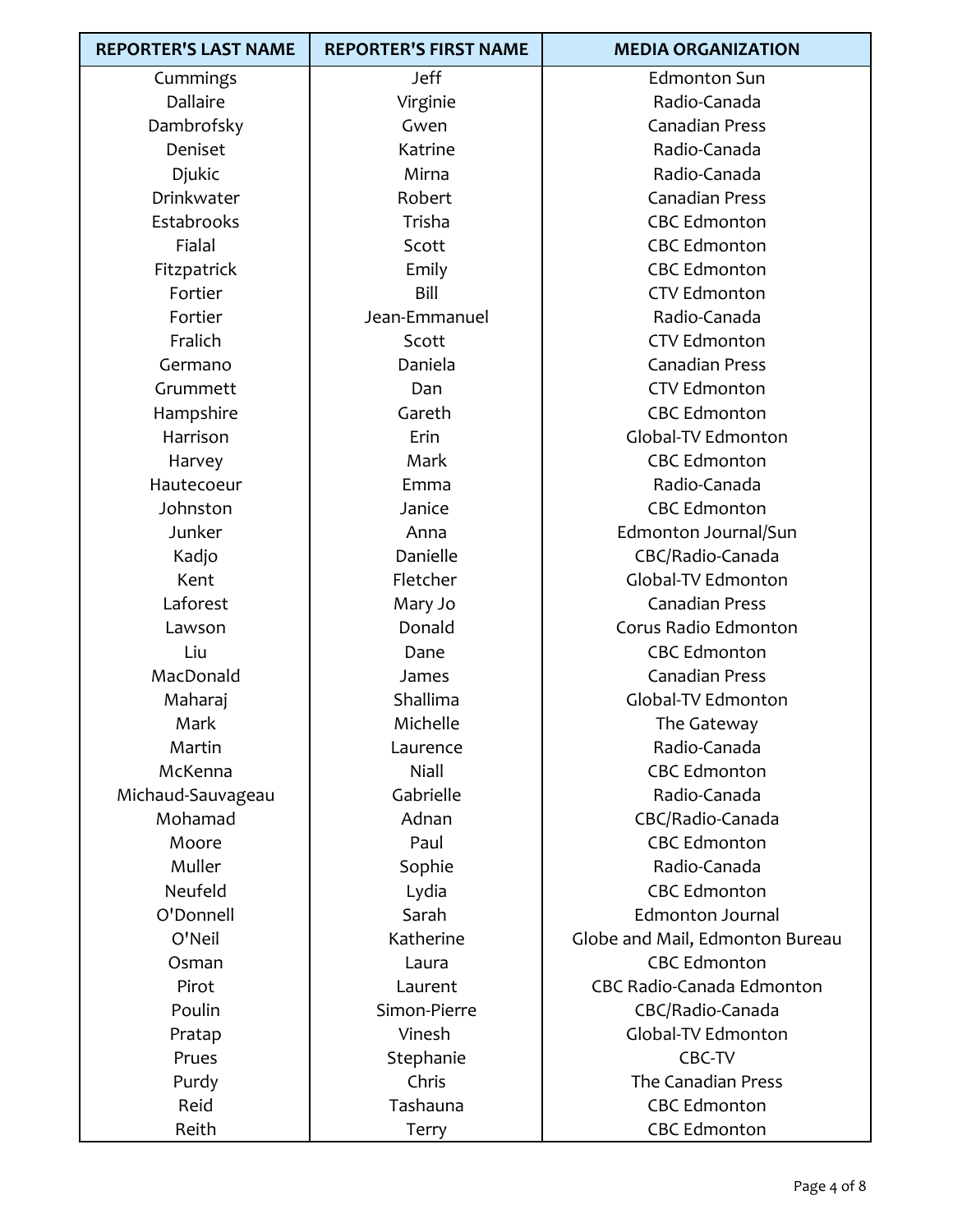| <b>REPORTER'S LAST NAME</b> | <b>REPORTER'S FIRST NAME</b> | <b>MEDIA ORGANIZATION</b>           |
|-----------------------------|------------------------------|-------------------------------------|
| Robertson                   | John                         | <b>CBC Edmonton</b>                 |
| Ropchan                     | Darcy                        | The Gateway                         |
| <b>Ross</b>                 | Andrea                       | The Gateway                         |
| Rusnell                     | Charles                      | <b>CBC Edmonton</b>                 |
| Russell                     | Jennie                       | <b>CBC Edmonton</b>                 |
| Slugoski                    | Kendra                       | Global-TV Edmonton                  |
| Stevenson                   | Scott                        | <b>CBC Edmonton</b>                 |
| Stewart                     | <b>Briar</b>                 | <b>CBC Edmonton</b>                 |
| St-Onge                     | Josee                        | <b>CBC Edmonton</b>                 |
| Strojek                     | Sylvia                       | <b>Canadian Press</b>               |
| Tardieu                     | Axel                         | CBC/Radio-Canada                    |
| Thomas                      | Irv                          | <b>Canadian Press</b>               |
| Truible                     | <b>Ken</b>                   | <b>Canadian Press</b>               |
| Trynacity                   | Kim                          | <b>CBC Edmonton</b>                 |
| Way                         | Nassima                      | Radio-Canada                        |
| Williams                    | Andreane                     | Radio-Canada                        |
| Yambayamba                  | Jean-Marie                   | Radio-Canada                        |
|                             |                              |                                     |
|                             |                              |                                     |
| <b>Fort McMurray</b>        |                              |                                     |
| Barry                       | Garrett                      | Fort McMurray Today                 |
| Candlaria                   | Melissa                      | MIX 103.7                           |
| Christian                   | Carol                        | Fort McMurray Today                 |
| Cilliers                    | Roland                       | Fort McMurray Today                 |
| <b>Fort Saskatchewan</b>    |                              |                                     |
|                             |                              |                                     |
| Reid                        | Sheila                       | <b>Rebel News Network</b>           |
|                             |                              |                                     |
| <b>Grande Prairie</b>       |                              |                                     |
| Lumsden                     | Michael                      | Grande Prairie CIKT Q99             |
| Shokeir                     | Peter                        | Grande Prairie Daily Herald-Tribune |
| Verster                     | Liam                         | Everything GP                       |
|                             |                              |                                     |
| Grimshaw                    |                              |                                     |
| Dyck                        | Kristin                      | Mile Zero News                      |
| Jackson                     | Geoffrey                     | Mile Zero News                      |
|                             |                              |                                     |
|                             |                              |                                     |
| <b>High River</b>           |                              |                                     |
| Careen                      | Evan                         | <b>High River Times</b>             |
|                             |                              |                                     |
| <b>Innisfail</b>            |                              |                                     |
|                             |                              |                                     |
| Jean                        | Kristine                     | <b>Great West Newspapers</b>        |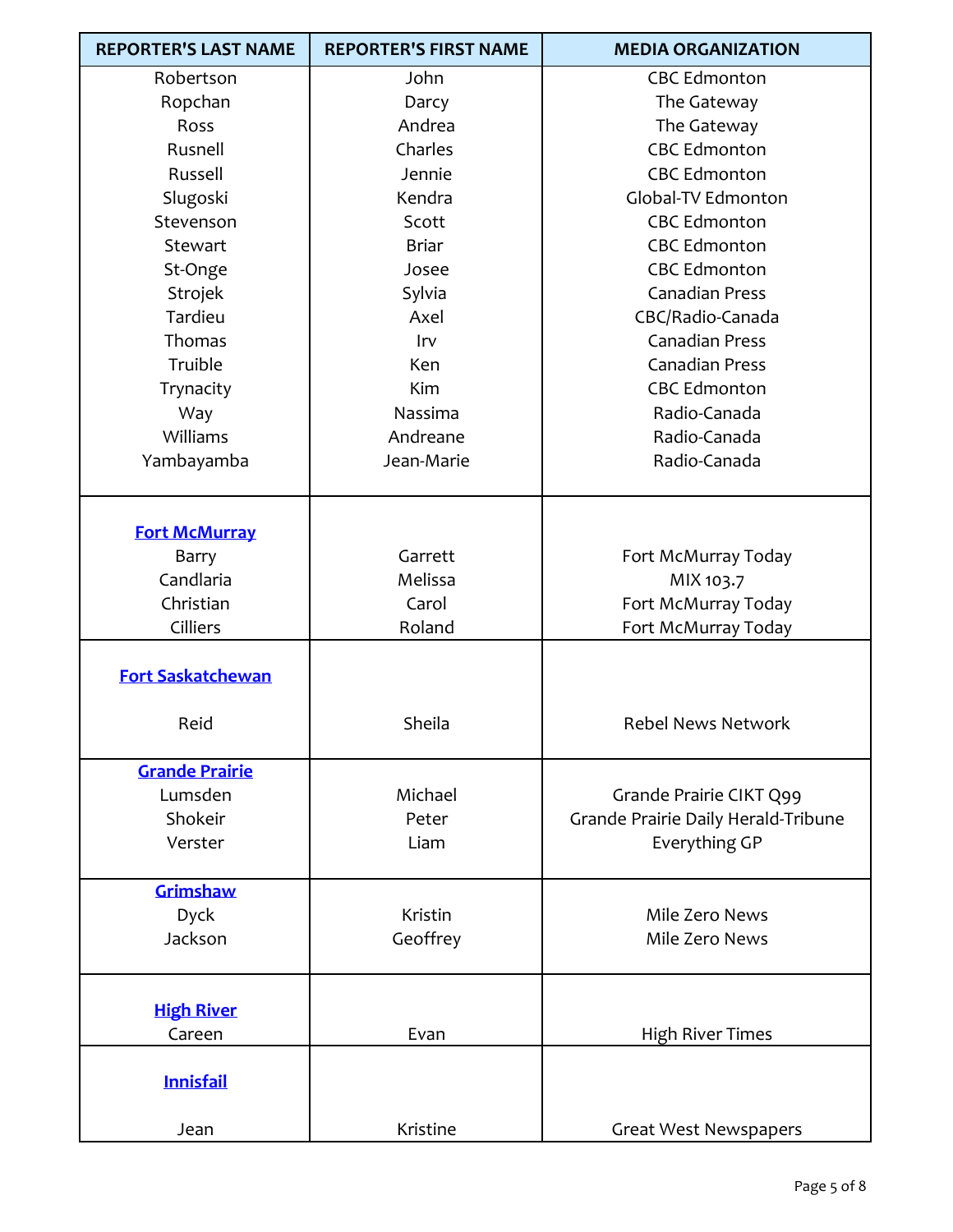| <b>REPORTER'S LAST NAME</b>                                                                         | <b>REPORTER'S FIRST NAME</b>                                                      | <b>MEDIA ORGANIZATION</b>                                                                                                                                                                        |
|-----------------------------------------------------------------------------------------------------|-----------------------------------------------------------------------------------|--------------------------------------------------------------------------------------------------------------------------------------------------------------------------------------------------|
| Leduc<br>Staffort                                                                                   | Al                                                                                | <b>Blackgold Broadcasting</b>                                                                                                                                                                    |
| Lethbridge<br><b>Burles</b><br>Campbell<br>Carr<br>Cogan<br>Collins<br>Dunn<br>Ferris<br>Giesbrecht | Patrick<br>Quinn<br>Kaella<br>Marin<br>Michael<br>Carolyn<br>Danica<br>Tina       | LethbridgeNewsNow.com<br><b>Global News</b><br>Lethbridge CTV News<br>New York Magazine<br>Canadian Broadcasting Corp.<br>Canadian Broadcasting Corp.<br><b>Global News</b><br>CJOC Radio        |
| Nixon<br>Oseen<br>Romuld<br>Roth<br>Scharr<br>Shurtz<br>Siedlecki<br>Villeneuve<br>Vogt             | Liam<br>Taylor<br>Darrell<br>Pamela<br>JW<br>Delon<br>Patrick<br>Melissa<br>Terry | <b>Global News</b><br>Lethbridge CTV News<br>Lethbridge CTV News<br>Lethbridge Herald<br>Lethbridge Herald<br>Lethbridge Herald<br><b>CJOC Radio</b><br>Lethbridge Herald<br>Lethbridge CTV News |
| <b>Medicine Hat</b><br>Brown<br>Fougere<br>Gallant<br>McCuaig<br>Tate                               | Chris<br>Thomas<br>Collin Charles<br>Alex<br>Regan                                | <b>CHAT News Today</b><br>Community TV<br>The Medicine Hat News<br>The Alberta Independent<br><b>CHAT TV</b>                                                                                     |
| <b>Olds</b><br>Singleton                                                                            | Dan                                                                               | <b>Great West Newspapers</b>                                                                                                                                                                     |
| <b>Ottawa</b><br>Munson                                                                             | James                                                                             | <b>Bloomberg Environment</b>                                                                                                                                                                     |
| <b>Pincher Creek</b><br>Atwood                                                                      | William                                                                           | Postmedia                                                                                                                                                                                        |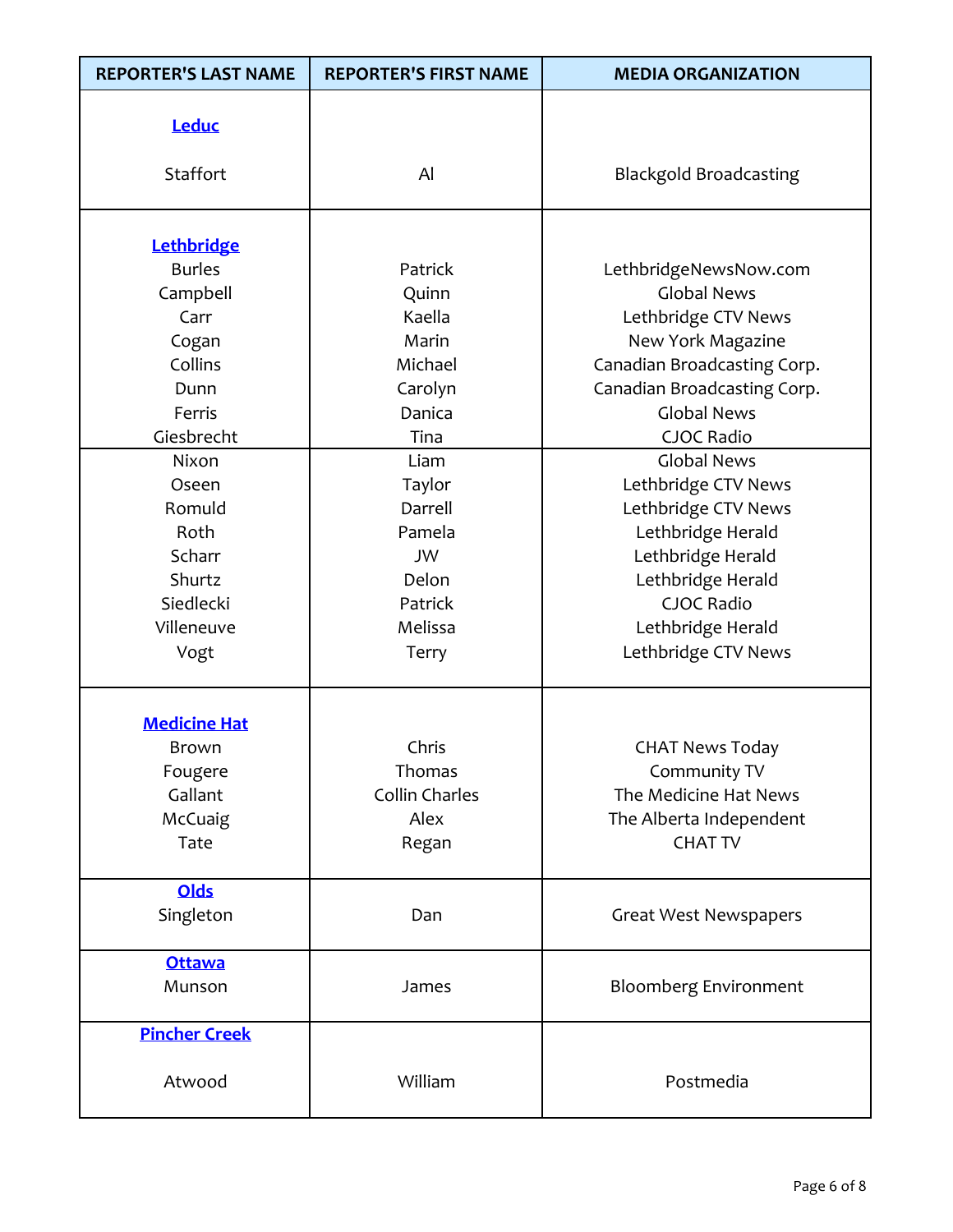| <b>REPORTER'S LAST NAME</b>                | <b>REPORTER'S FIRST NAME</b>          | <b>MEDIA ORGANIZATION</b>                                                                             |
|--------------------------------------------|---------------------------------------|-------------------------------------------------------------------------------------------------------|
| Ponoka<br>Jaycox<br>Ratcliffe              | Emily<br><b>Brody</b>                 | Ponoka News<br><b>Blackgold Broadcasting</b>                                                          |
| <b>Red Deer</b>                            |                                       |                                                                                                       |
| Cowley<br>McIntosh<br>O'Brien<br>Zielinski | Paul<br>Sean<br><b>Stacy</b><br>Susan | <b>Red Deer Advocate</b><br><b>Red Deer Advocate</b><br><b>Red Deer Advocate</b><br>Red Deer Advocate |
| <b>Slave Lake</b>                          |                                       |                                                                                                       |
| Lorentzen                                  | Pearl                                 | The Lakeside Leader                                                                                   |
| <b>Stony Plain</b>                         |                                       |                                                                                                       |
| Gauthier                                   | Jonathan                              | <b>Blackgold Broadcasting</b>                                                                         |
| <b>Taber</b><br>Ashbee<br>Parkinson        | Stan<br>Cole                          | <b>Taber Times</b><br><b>Taber Times</b>                                                              |
| <b>Vermilion</b>                           |                                       |                                                                                                       |
| Hamilton<br>Riley                          | Lorna<br>Dawn                         | <b>Vermilion Voice</b><br><b>Vermilion Voice</b>                                                      |
| <b>Westlock</b>                            |                                       |                                                                                                       |
| <b>Blais</b>                               | George                                | <b>Westlock News</b>                                                                                  |
| <b>Whitecourt</b><br>Winger                | Vicki                                 | The Press                                                                                             |